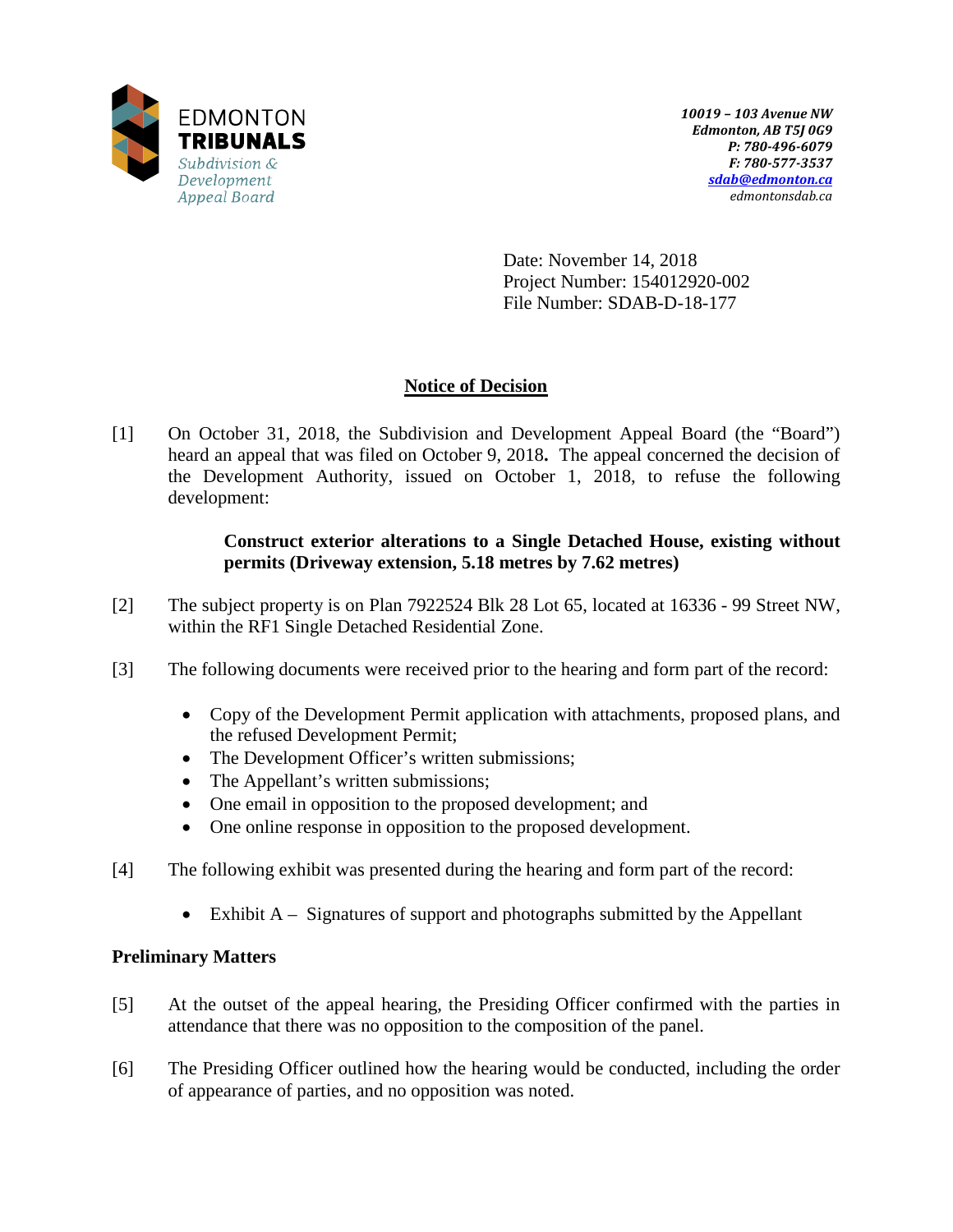[7] The appeal was filed on time, in accordance with Section 686 of the *Municipal Government Act*, RSA 2000, c M-26 (the "*Municipal Government Act*").

#### **Summary of Hearing**

- *i) Position of the Appellant, Ms. R. Eltassi & Mr. A. Eltassi:*
- [8] Mr. Eltassi explained that the driveway was extended nine years ago to accommodate numerous personal vehicles instead of parking them on the street.
- [9] There is a detached garage and driveway located at the rear but they are both used exclusively for their business vehicles. A condition of the approval of the development for their home based business was that all of the business related equipment had to be stored inside the rear detached garage.
- [10] He noted that there was a dispute with one of his neighbours several years ago and this is the neighbour who files complaints with Bylaw Enforcement on an ongoing basis.
- [11] Photographs marked Exhibit A were submitted to illustrate the existence of other similar driveway extensions on their crescent and a neighbouring crescent. The photographs also illustrated several mature trees and some landscaping in the front yard.
- [12] He believed that it is unfair for Bylaw Enforcement to target his driveway, while several others exist in the immediate neighbourhood.
- [13] Mr. and Mrs. Eltassi provided the following information in response to questions from the Board:
	- a) There is room to accommodate snow clearing at the side of his driveway. His neighbours assume that he is shoveling snow onto the street but he has witnessed this being done by the contractors hired by the City of Edmonton and advised the Bylaw Enforcement Officers that this was being done.
	- b) He would like to keep the driveway because it prevents their personal vehicles from being parked on the street.
	- c) They own four personal vehicles and a holiday trailer.
	- d) The attached front garage is quite small and can only accommodate one small personal vehicle. Stairs into the house are located at the front of the garage which limits the length of a vehicle that can be parked inside. Their other personal vehicles are too long to be parked inside the garage.
	- e) They were not aware that a development permit was required when they poured the concrete to extend the driveway.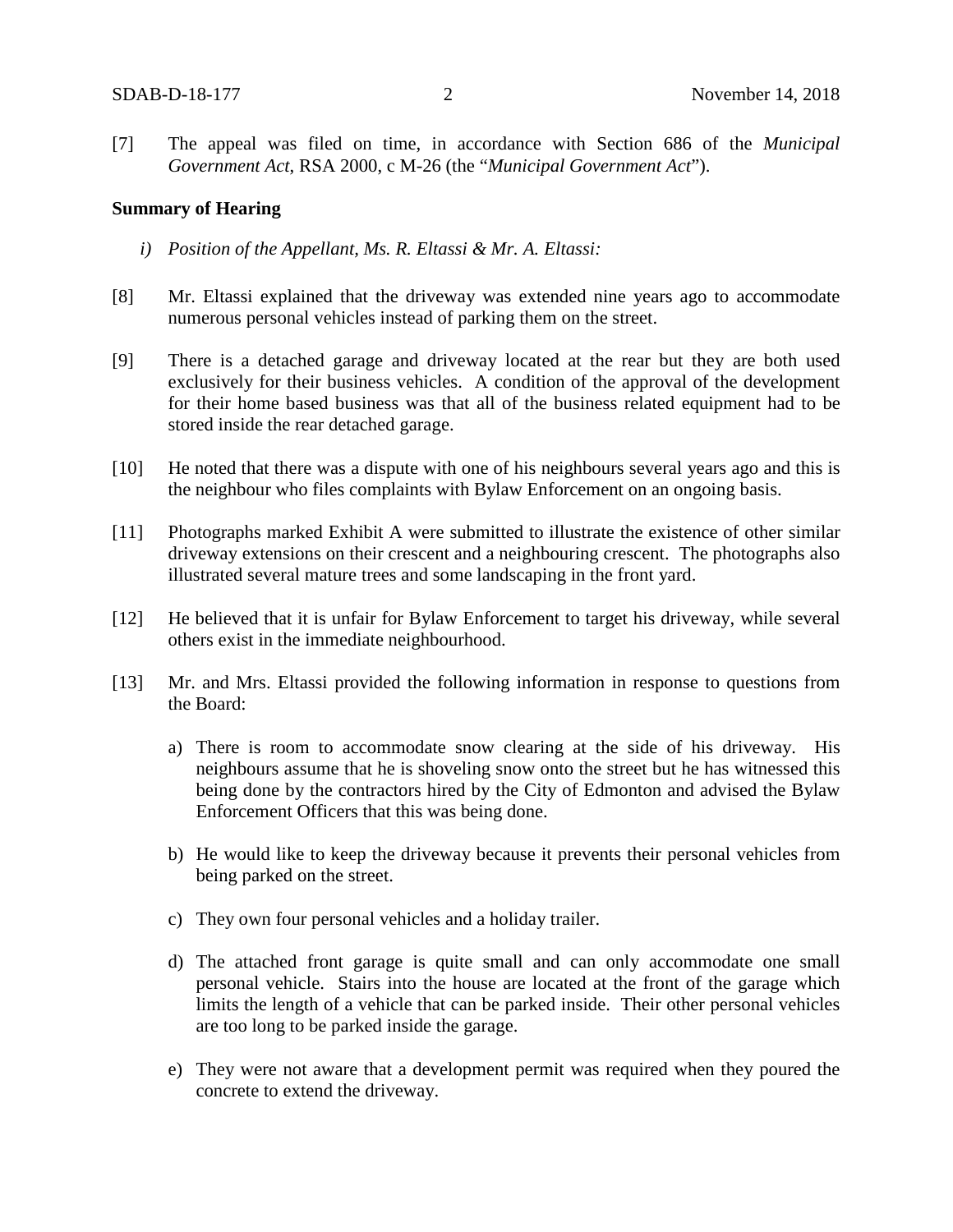- f) It is not convenient to park their personal vehicles at the rear because the detached garage and driveway are used for their business related vehicles.
- g) The holiday trailer will be stored at a storage facility over the winter months.
- h) A Violation Notice was issued for the driveway extension in 2014 and they subsequently applied for a development permit for the driveway extension as directed by the City.
- i) Residents are extending their driveways for convenience because street parking is inadequate.
- j) As illustrated in the photographs submitted, extended driveways are common in this neighbourhood.
- k) Several of the driveway extensions shown in the submitted photographs are located on their crescent but are not included in the aerial photograph that was submitted by the Development Officer.
- l) It was their opinion that the driveway extension does not negatively impact drainage from their property.
- *ii) Position of the Development Officer, R. Zhou:*
- [14] The Development Officer did not attend the hearing and the Board relied on Mr. Zhou's written submission.

### **Decision**

- [15] The appeal is **ALLOWED** and the decision of the Development Authority is **REVOKED**. The development is **GRANTED** as applied for to the Development Authority.
- [16] In granting the development, the following variances to the *Edmonton Zoning Bylaw* are allowed:
	- 1. The maximum allowable width of the Driveway of 6.16 metres as per section 54.1(4)(c) is varied to allow an excess of 5.14 metres, thereby increasing the maximum allowed width to 11.3 metres.
	- 2. The requirements of Section 45.7 and Section  $54.2(2)(e)(i)$  are waived to allow parking spaces within the Front Yard.
	- 3. The requirements of Section 55.3(1)(e) that the Front Yard shall be landscaped are waived.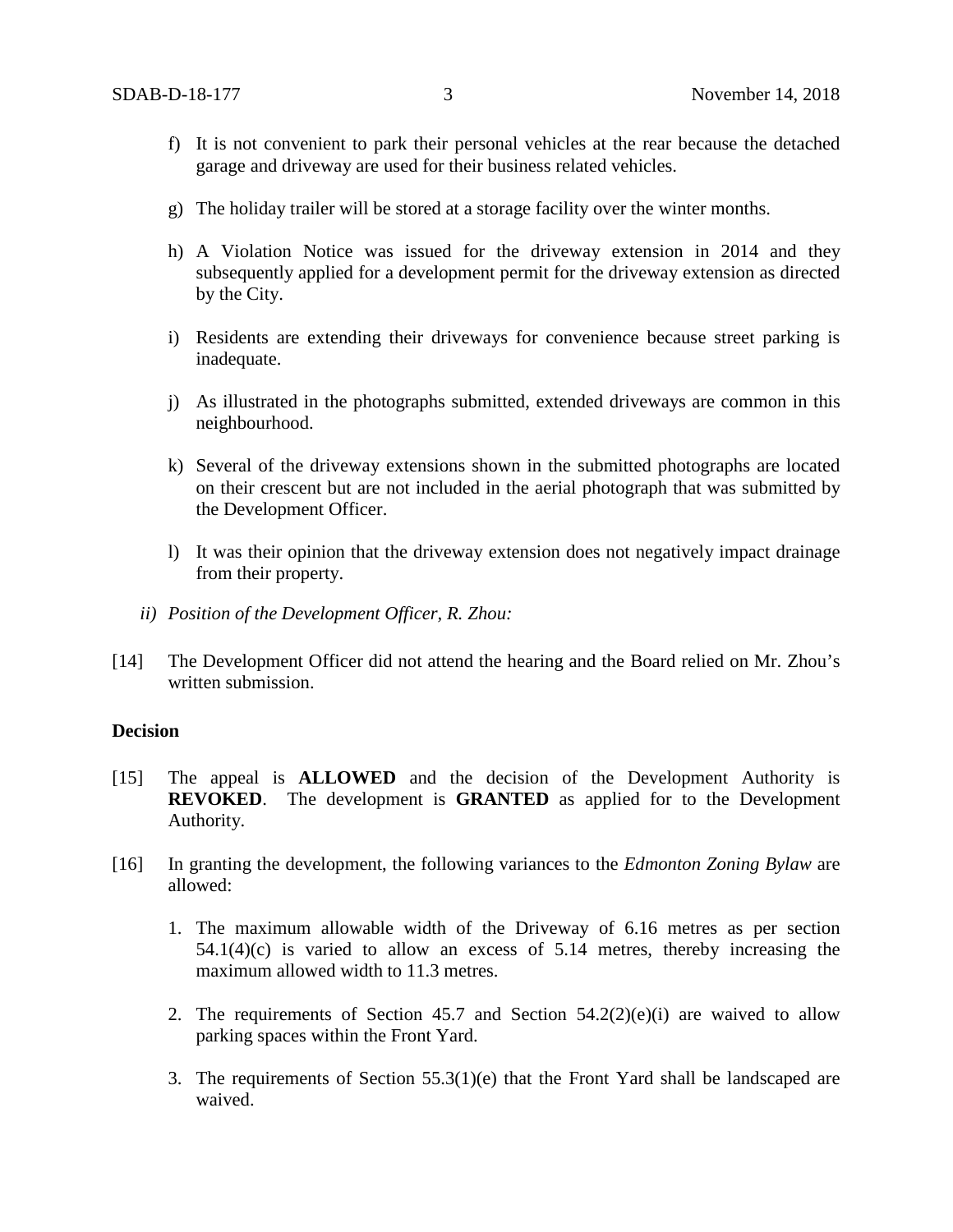#### **Reasons for Decision**

- [17] The proposed development is Accessory to Single Detached Housing which is a Permitted Use in the (RF1) Single Detached Residential Zone.
- [18] Based on evidence provided by the Appellant, the driveway was extended nine years ago based on the assumption that a development permit was not required. However, a development permit application was submitted after a Violation Notice was received from the City in May, 2014. The Appellant submitted a development permit application on June 17, 2014.
- [19] The Board finds that numerous amendments have been made to the *Edmonton Zoning Bylaw* regarding the development requirements for driveway extensions since the driveway was extended in 2009 and the development permit application was submitted in 2014, most notably in 2011.
- [20] Based on the photographic evidence provided, several similar driveway extensions exist in this neighbourhood and therefore the proposed development is characteristic of the area.
- [21] In response to a concern submitted by an adjacent neighbour, the Appellant advised the Board that he has never cleared snow from his driveway onto the street and that there is sufficient space at the side of the driveway to accommodate snow removal.
- [22] The Appellant advised that the holiday trailer shown in the photographs submitted will be stored off site during the winter months to comply with section 45 of the *Edmonton Zoning Bylaw.*
- [23] The submitted photographs illustrate that there is some landscaping in the front yard, specifically four large cedar trees located on the south side of the driveway and several shrubs under the front window at the front entrance of the principal dwelling which help mitigate the impact, if any, of the oversized extended driveway.
- [24] The Board finds that a portion of the driveway provides direct access to the front door of the principal dwelling and therefore can be considered a walkway. The Board also finds that even if the extended portion of the driveway was removed, there would not be enough space to accommodate an additional on street parking space.
- [25] The Board notes that there is both support and opposition to the proposed development. Two affected property owners responded in opposition based on concerns regarding snow clearing, the development of the detached garage and driveway at the rear of the subject site, and a Home Based Business permit, which are outside the scope of this development permit application. However, the Appellant submitted signatures of support from two adjacent property owners, including the most affected property owner to the north.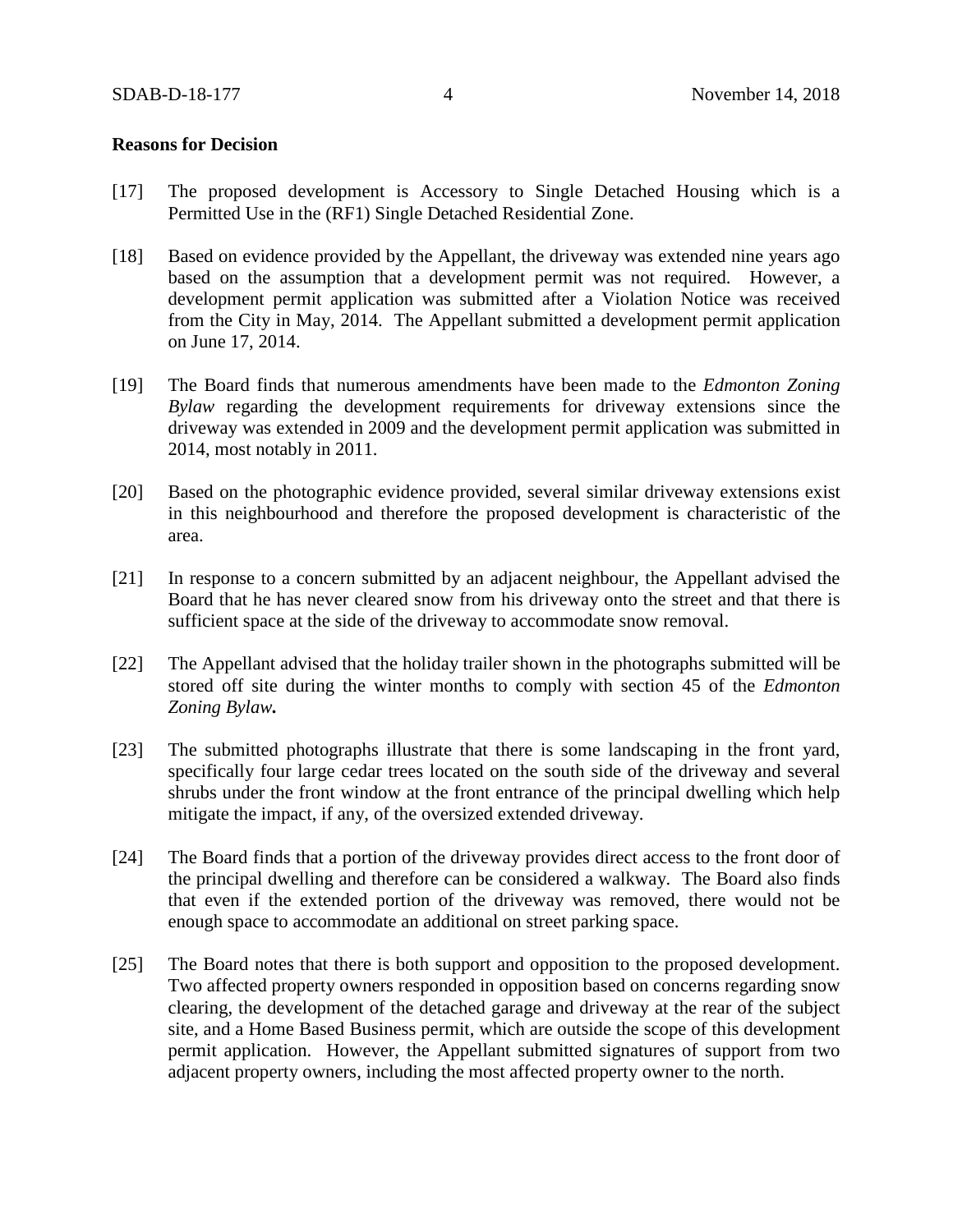[26] Based on all of the above, it is the opinion of the Board, that the proposed development will not unduly interfere with the amenities of the neighbourhood nor materially interfere with or affect the use, enjoyment or value of neighbouring parcels of land.

Wingto FA4

Mr. W. Tuttle, Presiding Officer Subdivision and Development Appeal Board

Board members in attendance: Mr. V. Laberge, Ms. M. McCallum, Mr. A. Peterson, Ms. E. Solez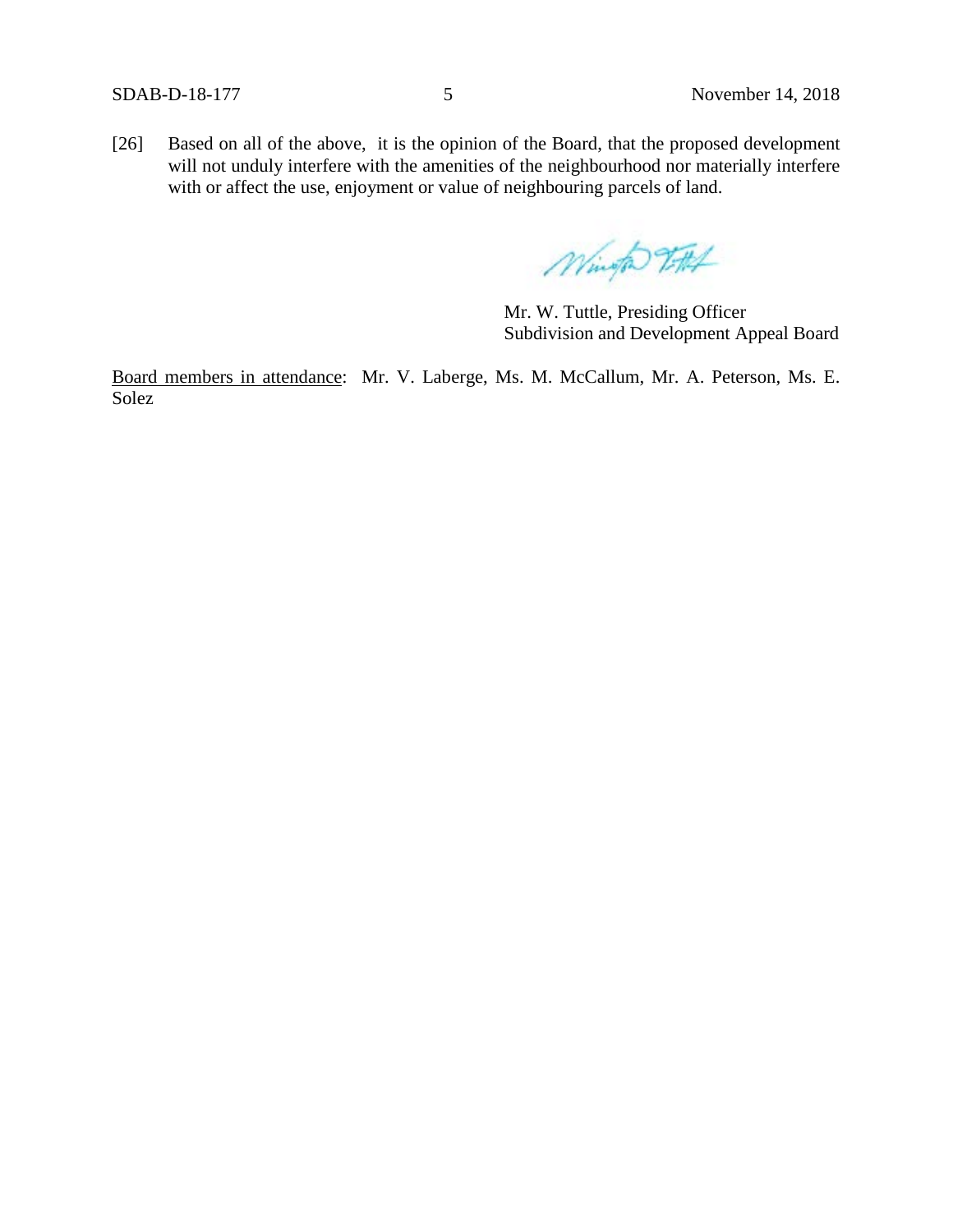### **Important Information for the Applicant/Appellant**

- 1. This is not a Building Permit. A Building Permit must be obtained separately from the Sustainable Development Department, located on the 2nd Floor, Edmonton Tower, 10111 – 104 Avenue NW, Edmonton, AB T5J 0J4.
- 2. Obtaining a Development Permit does not relieve you from complying with:
	- a) the requirements of the *Edmonton Zoning Bylaw*, insofar as those requirements have not been relaxed or varied by a decision of the Subdivision and Development Appeal Board,
	- b) the requirements of the *Alberta Safety Codes Act*,
	- c) the *Alberta Regulation 204/207 – Safety Codes Act – Permit Regulation*,
	- d) the requirements of any other appropriate federal, provincial or municipal legislation,
	- e) the conditions of any caveat, covenant, easement or other instrument affecting a building or land.
- 3. When an application for a Development Permit has been approved by the Subdivision and Development Appeal Board, it shall not be valid unless and until any conditions of approval, save those of a continuing nature, have been fulfilled.
- 4. A Development Permit will expire in accordance to the provisions of Section 22 of the *Edmonton Zoning Bylaw, Bylaw 12800*, as amended.
- 5. This decision may be appealed to the Alberta Court of Appeal on a question of law or jurisdiction under Section 688 of the *Municipal Government Act*, RSA 2000, c M-26. If the Subdivision and Development Appeal Board is served with notice of an application for leave to appeal its decision, such notice shall operate to suspend the Development Permit.
- 6. When a decision on a Development Permit application has been rendered by the Subdivision and Development Appeal Board, the enforcement of that decision is carried out by the Sustainable Development Department, located on the 2nd Floor, Edmonton Tower, 10111 – 104 Avenue NW, Edmonton, AB T5J 0J4.

*NOTE: The City of Edmonton does not conduct independent environmental checks of land within the City. If you are concerned about the stability of this property for any purpose, you should conduct your own tests and reviews. The City of Edmonton, when issuing a development permit, makes no representations and offers no warranties as to the suitability of the property for any purpose or as to the presence or absence of any environmental contaminants on the property.*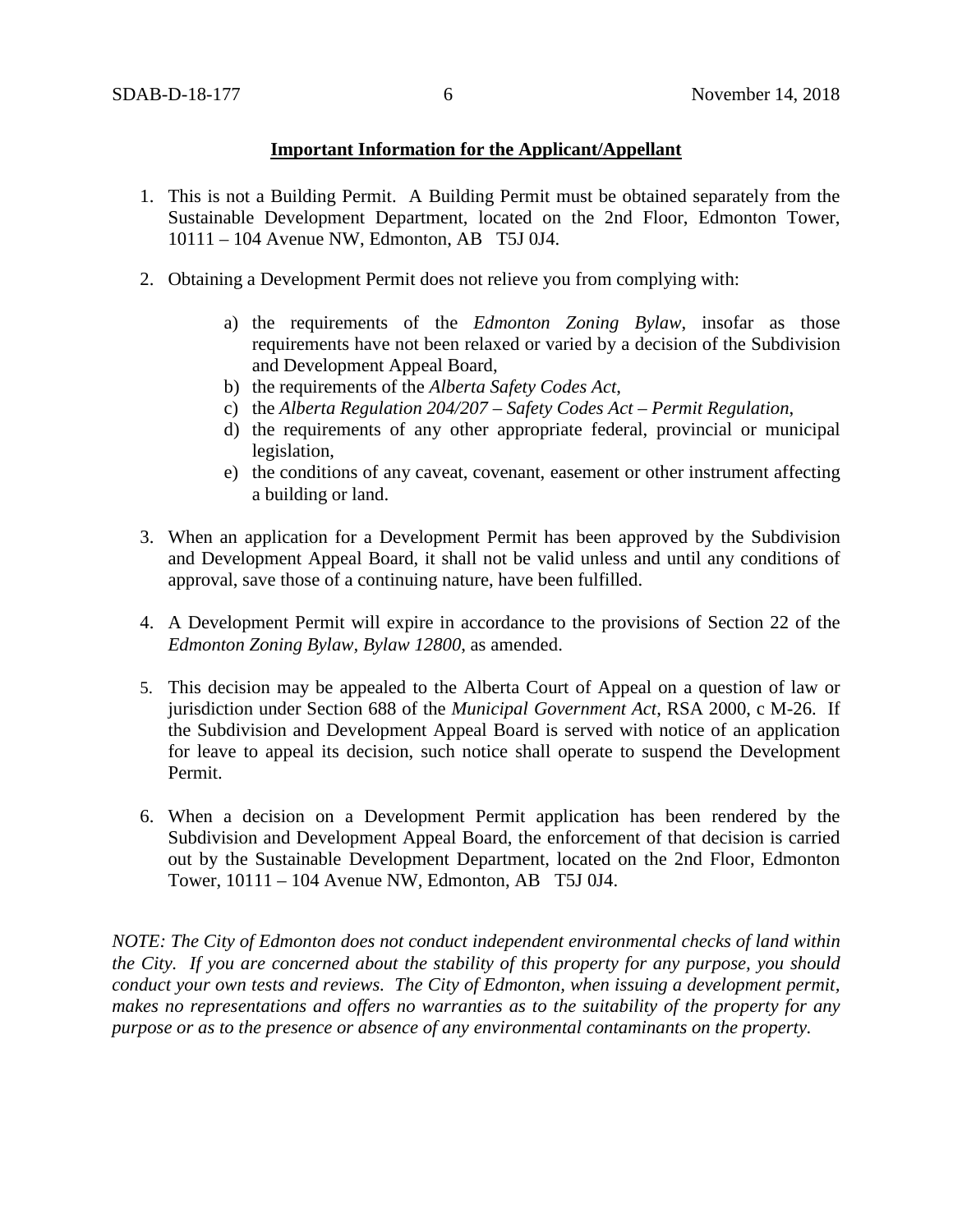

Date: November 14, 2018 Project Number: 275363097-001 File Number: SDAB-D-18-178

# **Notice of Decision**

[1] On October 31, 2018, the Subdivision and Development Appeal Board (the "Board") heard an appeal that was filed on October 9, 2018. The appeal concerned the decision of the Development Authority, issued on September 20, 2018 to refuse the following development:

> **Construct a four Dwelling Row House with Unenclosed Front Porches, uncovered decks, Basement developments (NOT to be used as additional Dwellings), and to demolish an existing Single Detached House and Accessory Building (rear detached Garage)**

- [2] The subject property is on Plan 1916HW Blk 36 Lot 1, located at 11627 122 Street NW, within the RF3 Small Scale Infill Development Zone. The Mature Neighbourhood Overlay and West Ingle Area Redevelopment Plan apply to the subject property.
- [3] The following documents were received prior to the hearing and form part of the record:
	- Copy of the Development Permit application with attachments, proposed plans, and the refused Development Permit;
	- The Development Officer's written submissions;
	- The Appellant's PowerPoint Presentation; and
	- One online response in opposition to the proposed development.
- [4] The following exhibit was presented during the hearing and form part of the record:
	- Exhibit  $A A$  diagram sketched by the Appellant

## **Preliminary Matters**

[5] At the outset of the appeal hearing, the Presiding Officer confirmed with the parties in attendance that there was no opposition to the composition of the panel.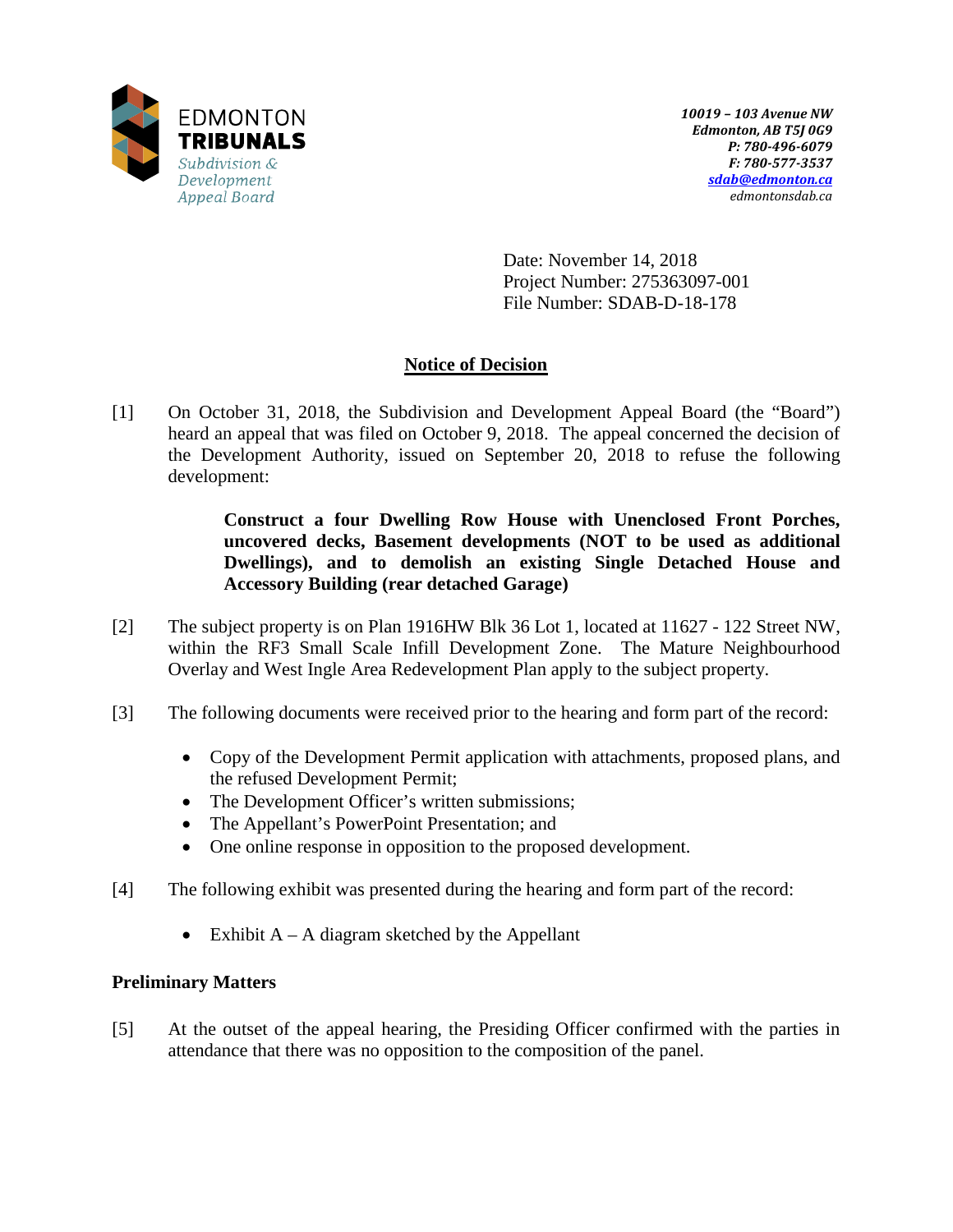- [6] The Presiding Officer outlined how the hearing would be conducted, including the order of appearance of parties, and no opposition was noted.
- [7] The appeal was filed on time, in accordance with Section 686 of the *Municipal Government Act*, RSA 2000, c M-26 (the "*Municipal Government Act*").

### **Summary of Hearing**

- *i) Position of the Appellant, Mr. J. Huang, representing Eastern Horizon Construction Ltd.:*
- [8] Mr. Huang referenced a map from the West Ingle Area Redevelopment Plan to illustrate that the subject site is located in an area designated for Infill and Small Lot Housing.
- [9] The Area Redevelopment Plan states that "Small-scale Infill Housing (duplexes, threeplexes and four-plexes) and new single detached homes on re-subdivided 25 foot lots are encouraged throughout the rest of the neighbourhood with the exception of existing apartment areas".
- [10] A photograph of the subject site was referenced to illustrate that the current house is more than 60 years old, outdated and unattractive. The proposed modern four-plex will improve the subject site as well as the neighbourhood.
- [11] The architectural design will incorporate exterior finishes including vertical siding and stone that are in keeping with the existing architectural style of the neighbourhood.
- [12] Photographs of other existing four-plexes that have been developed on interior lots located within a few blocks of the subject site were referenced. It was his assumption that these lots are a similar size, although specific lot dimensions could not be provided.
- [13] It was his opinion that the proposed development is in keeping with the spirit and intent of the West Ingle Area Redevelopment Plan, the characteristics of the neighbourhood and will improve the amenities of the neighbourhood.
- [14] Mr. Huang provided the following information in response to questions from the Board:
	- a) His client owns another four-plex at 12215 117 Street and plans to rent these row housing units to her employees because they will provide private, affordable housing for their families.
	- b) He acknowledged that the lot is deficient in site area and site width but reiterated that other four-plex developments have been approved on similar sized lots that are not corner sites in the neighbourhood.
	- c) They have applied for another four-plex development in the neighbourhood on a lot of the same size.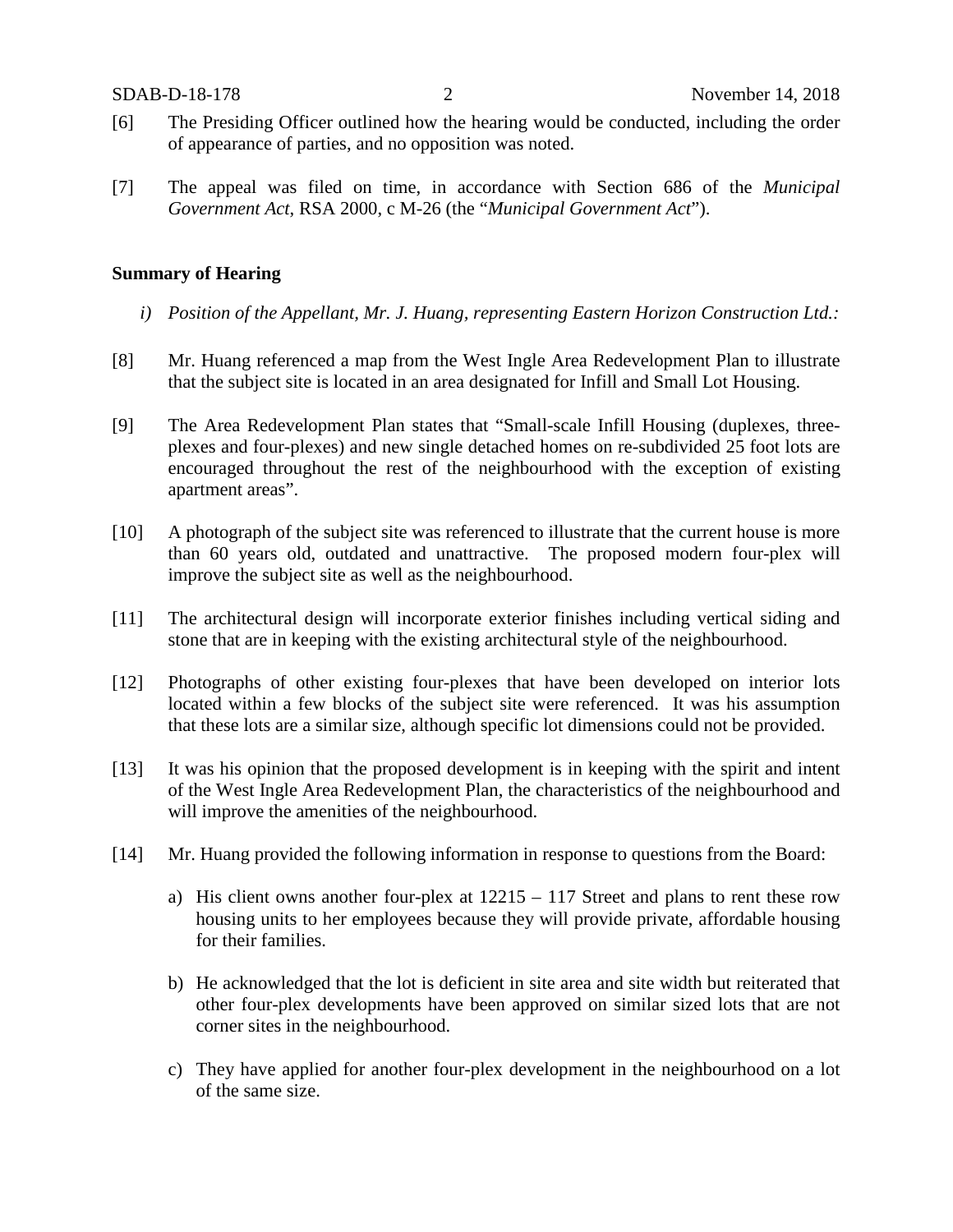- d) The proposed development is in keeping with the policies of the West Ingle Area Redevelopment Plan and will improve the entire community.
- e) The plans were referenced to illustrate that one of the entrances with a swing door fronts onto 122 Street but access will be provided from a sidewalk to the lane. This change was made at the request of the Development Officer.
- f) Page A1 of the architectural drawings was referenced to confirm that the original plan was similar to another development with a patio door for the end unit. Because one of the entrances had to face the street, the patio door was replaced with a swing door. It can be used as the primary entrance by the owner or the renter.
- g) This subject lot is not considered a corner Site according to the definition contained in the *Edmonton Zoning Bylaw*.
- h) The minimum required site width for this development is 22.4 metres. However, ninety-five percent of the lots in this area are not more than 15 metres wide.
- i) The Appellant sketched a diagram, marked Exhibit A, to illustrate that the Development Officer did not consider that the front entrances of the proposed dwelling units are orientated towards the lane when the site width was calculated.
- j) Other four-plex developments have been constructed on long narrow lots that are not corner sites with different configurations for the front entrances.
- k) If necessary, the entrance to the proposed front unit that faces the lane can be removed so that the only entrance will be orientated towards 122 Street.
- l) The only variances required are outlined in the agenda.
- *ii) Position of an Affected Property Owner in Opposition to the Appellant, Ms. M. Adler:*
- [15] As a neighbour, Ms. Adler welcomes development on this site but would prefer to see a single family house or a semi-detached house built on this lot.
- [16] The development of four dwelling units means that more vehicles will be accessing the site which will increase traffic.
- [17] She is also concerned that the proposed four-plex will be used as a rental property.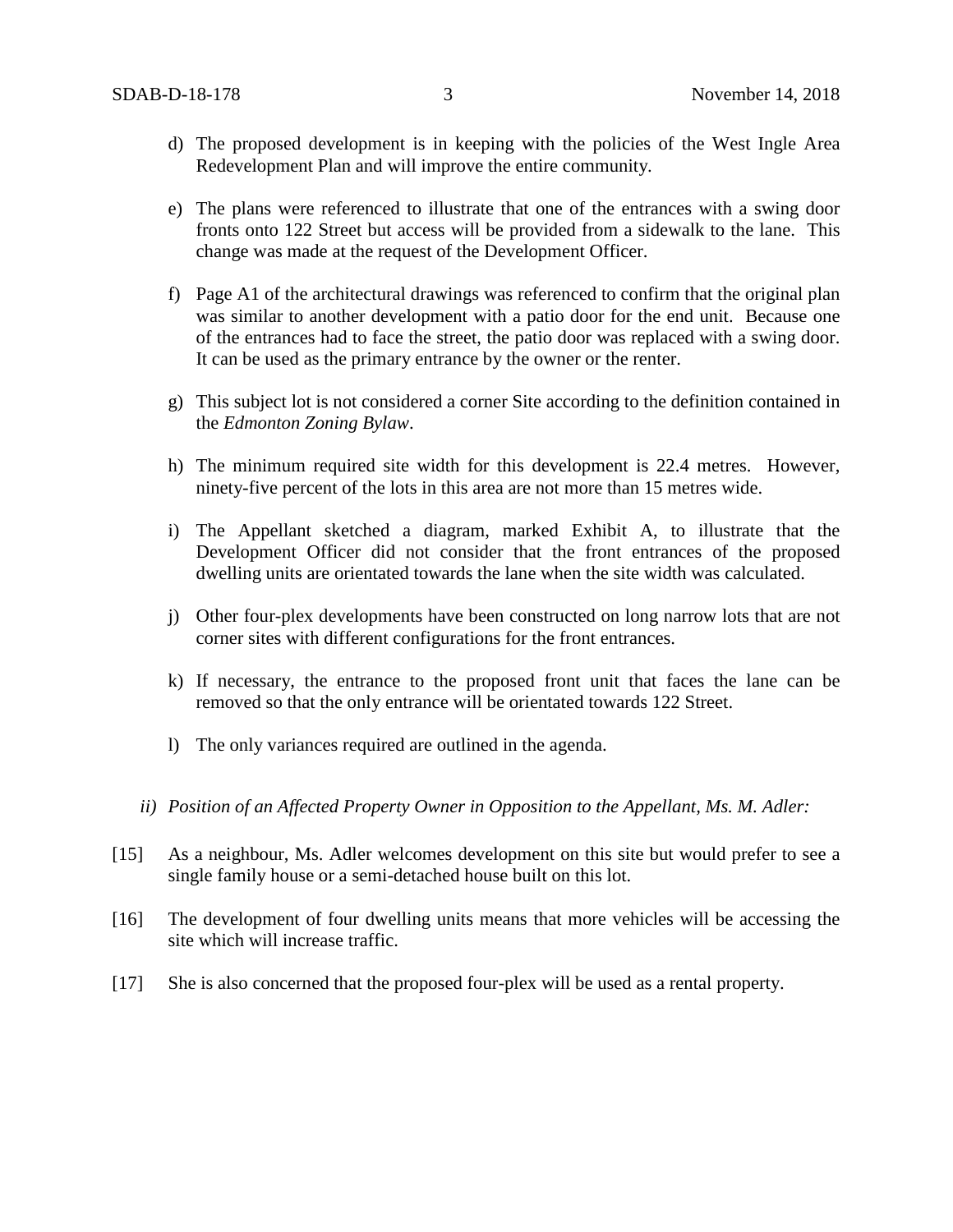*iii) Position of the Development Officer, Mr. K. Yeung:*

[18] The Development Authority did not appear at the hearing and the Board relied on Mr. Yeung's written submission.

## **Decision**

[19] The appeal is **DENIED** and the decision of the Development Authority is **CONFIRMED**.

#### **Reasons for Decision**

- [20] Row Housing is a Permitted Use in the (RF3) Small Scale Infill Development Zone. The site is located within the West Ingle Area Redevelopment Plan and falls within the Mature Neighbourhood Overlay.
- [21] The proposed development was refused by the Development Authority due to noncompliance with *Site location* and *Dwelling orientation* and a deficiency in both *Site Area* and *Site Width*. The Board notes that Community Consultation was not a requirement because the proposed development complies with the development regulations contained in the Mature Neighbourhood Overlay. However, one affected property owner attended the hearing to express concerns regarding increased traffic, voicing concerns regarding difficulty that vehicles will have accessing the site and privacy concerns for adjacent property owners.
- [22] The Board was not persuaded to grant the required variances and agrees with the Development Authority's decision for the following reasons:

#### *Site location and Dwelling orientation*

[23] Section 140.4(6) of the *Edmonton Zoning Bylaw* states:

Row Housing shall be located:

- a. on Corner Sites,
- b. on Sites Abutting an arterial or service road, or
- c. where a minimum of one Side Lot Line Abuts a Site where a Commercial Use, or Apartment Housing with a maximum Height greater than four Storeys, is a Permitted Use.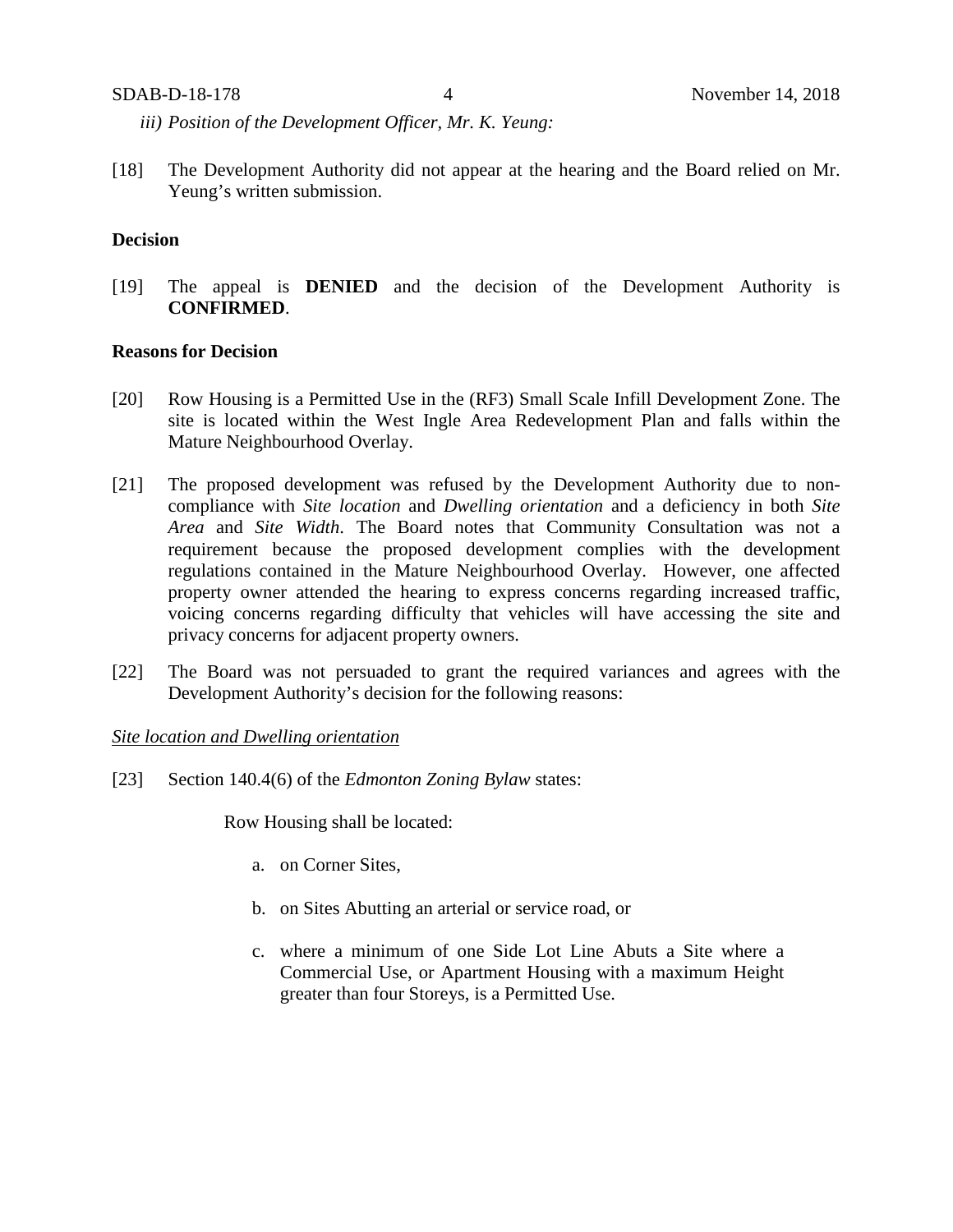[24] Section 140.4(23) states:

Except for Garden Suites and Secondary Suites, each Dwelling that has direct access at ground level shall have an entrance door or entrance feature facing a public roadway, other than a Lane. On Corner Sites, the entrance door or entrance feature may face either the Front Lot Line or the flanking Side Lot Line. However, Row Housing and Stacked Row Housing shall orient a minimum of one entrance door or entrance feature towards each adjacent public roadway, other than a Lane. Sliding patio doors shall not serve as the entrance door or entrance feature.

- [25] The subject site is an interior lot that abuts a lane to the north. The principal building contains three Dwellings that front onto the north lane and one Dwelling that fronts onto 122 Street in a neighbourhood that is predominately characterized by Single Detached Houses with Dwellings that face onto 122 Street.
- [26] Based on the Appellant's photographic evidence, the majority of the identified Row Housing properties are located on corner lots that face public roadways other than a lane.
- [27] For the above reasons, the Board finds that the proposed development is not characteristic of the neighbourhood.

#### *Site Area and Site Width*

[28] Section 140.4(4)(a) of the *Edmonton Zoning Bylaw* states:

The minimum Site area shall be equal to the sum of:

- i. [186 square](javascript:void(0);) metres for each end Dwelling, plus
- ii. 150 [square](javascript:void(0);) metres for each internal Dwelling.
- [29] Section 140.4(4)(b) of the *Edmonton Zoning Bylaw* states:

On a non-Corner Site the minimum Site Width shall be equal to the sum of:

- i. [6.2](javascript:void(0);) metres for each end Dwelling, plus
- ii. [5.0](javascript:void(0);) metres for each internal Dwelling;
- [30] Although the Board acknowledges that the proposed development complies with the maximum Height, maximum Site Coverage and minimum Setbacks, the Board finds the following:
	- a) The Board considered the West Ingle Area Redevelopment Plan which states that "Small-scale Infill Housing (duplexes, three-plexes and four-plexes) and new single detached homes on re-subdivided 25 foot lots are encouraged throughout the rest of the neighbourhood with the exception of existing apartment areas".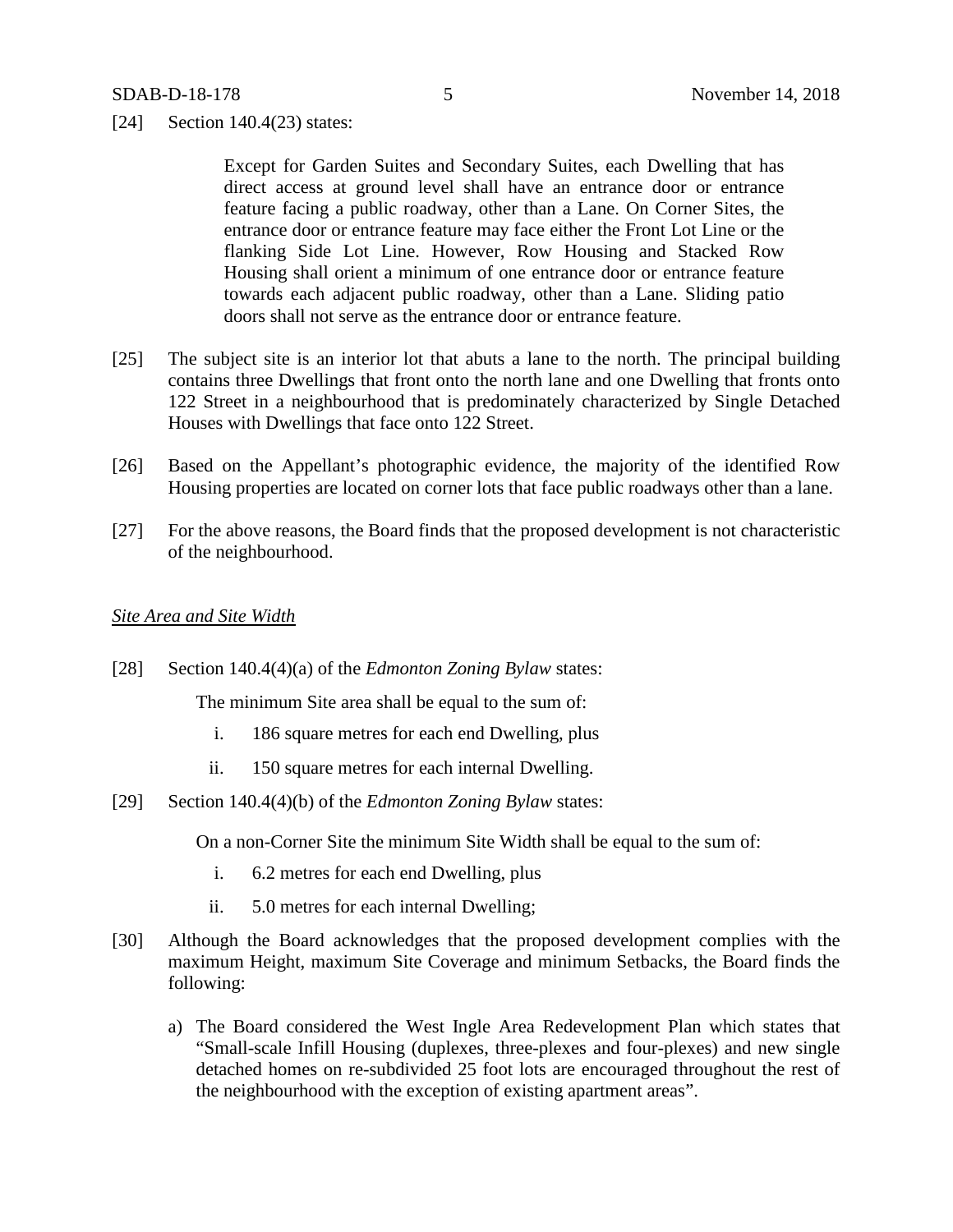- b) Based on a review of the proposed plans and the evidence provided, the Board finds that the proposed four dwelling Row House is substantially overbuilt for this location. Based on the number of Dwellings and location of the subject lot, it would be more conducive to the development of a housing choice with fewer dwelling units to minimize large deficiencies that would still be in keeping with the direction of the West Ingle Area Redevelopment Plan. For instance, the Site Width is approximately 35 percent deficient. This indicates, *prima facie,* that the proposed development is an over development of the site.
- [31] Based on all of the above, it is the opinion of the Board, that the proposed development will unduly interfere with the amenities of the neighbourhood and materially interfere with and affect the use, enjoyment and value of neighbouring parcels of land. Therefore, the appeal is denied.

Wingto Tott

Mr. W. Tuttle, Presiding Officer Subdivision and Development Appeal Board

Board members in attendance: Mr. V. Laberge, Ms. M. McCallum, Mr. A. Peterson, Ms. E. Solez